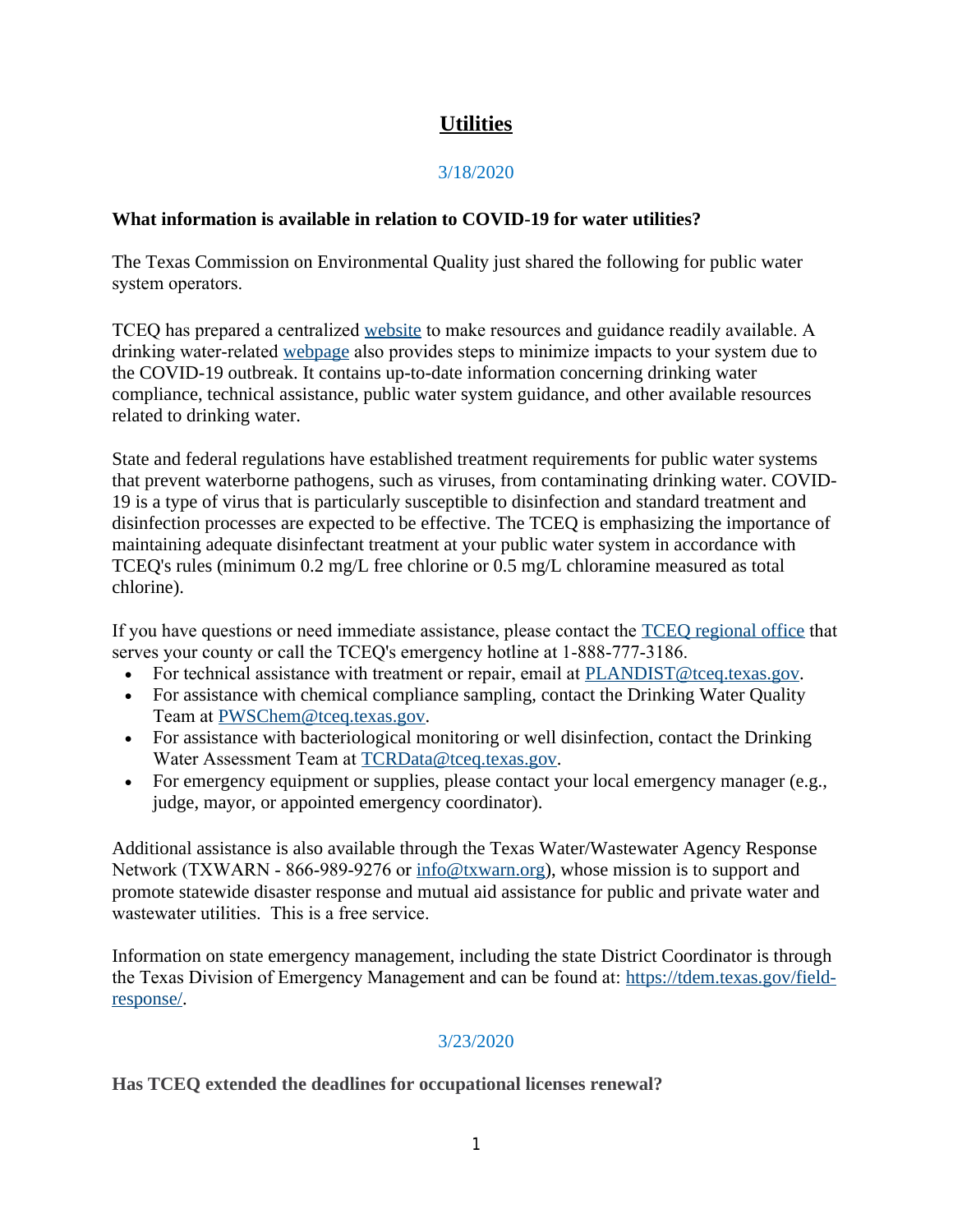Yes. In response to the disaster declaration issued by the governor, [TCEQ is extending the](http://r20.rs6.net/tn.jsp?f=001ffboAiqPUJKODF_XO5IYUv9FciWvsyJd6hvB-RdeMFSzIgPBC3tV4XNCEeIwbeumu7Pzc6M0yekRXnzNtT0NhuFNNHKzulwQRYzxupxLkTgJiyfGgrpKdvtRxR7s9xlt-AShSOOv_RY8T_naG3yXCJh4TLgOiK9wFEMO35h5JWpKyNo7MIZ_vQ==&c=PfB9XNYMzs1mkWpcHpG46qNLkX8UUHZROEv3P-xgid814Tkyc69iJQ==&ch=VxkYt05eR0SmLaET1oEvuPjNXskuJi0seQqMWDQ0VFzyafc78Qw0kg==)  expiration dates of all occupational licenses expiring in March and April of 2020 by 30 days. These occupational licenses include the following:

-Backflow Prevention Assembly Tester (BPAT) -Customer Service Inspector (CSI) -Landscape Irrigator, Technician and Inspector -Leaking Petroleum Storage Tank (LPST) Corrective Action Specialist and Project Manager -Municipal Solid Waste (MSW) Operator -On-Site Sewage Facilities (OSSFs), including Septic Tanks -Smoke School: Visible Emissions Evaluators -Underground Storage Tank Contractors and On-Site Supervisors -Wastewater Collection Operators -Wastewater Operators -Water Operators -Water System Operating Company

-Water Treatment Specialist (WTS).

#### **Has TCEQ extended the deadlines for the continuing education requirements for renewal of occupational licenses?**

No. TCEQ is encouraging anyone with continuing education requirements to seek [online training](http://r20.rs6.net/tn.jsp?f=001ffboAiqPUJKODF_XO5IYUv9FciWvsyJd6hvB-RdeMFSzIgPBC3tV4XNCEeIwbeumWDqVKWPO1goBEmLWtOeQnJAeAGv90wYfoKfgZ_uUYVUVQgEX7ayzgdm_7DIKIUv5AyAkN0-aGnUye71tJtGD9HfUEK04kCbAtP6ajiPslEN5AIPk_5tBFaMe-UjrfP7GTpccm2eqkKA=&c=PfB9XNYMzs1mkWpcHpG46qNLkX8UUHZROEv3P-xgid814Tkyc69iJQ==&ch=VxkYt05eR0SmLaET1oEvuPjNXskuJi0seQqMWDQ0VFzyafc78Qw0kg==) opportunities when possible.

## **Has TCEQ canceled occupational license exams?**

Yes. In the interest of safety, paper exams have been cancelled through May 2020. In addition, computer-based testing (CBT) is not currently available. Therefore, TCEQ is extending the validity of new applications until testing is available. If you have an approved application on file, you will not be required to reapply and pay the application fee again.

For other questions or concerns, please email [licenses@tceq.texas.gov.](mailto:licenses@tceq.texas.gov)

## 3/24/2020

#### **Can a city postpone utility bill payments and waive disconnection of service for its municipally-owned utility (MOU) in response to COVID-19?**

Yes. Cities have inherent authority to regulate their utility in "a manner that protects the interests of" the city. Tex. Loc. Gov't Code § 552.001(b). This inherent authority arguably includes postponing utility bill payments and waiving disconnection of service and related fees.

A city isn't required by law to disconnect customers. It can choose to do so after providing due process to its customers, including notice and opportunity for a hearing, before disconnecting utility service. A city can choose to waive, terminate, or modify that process.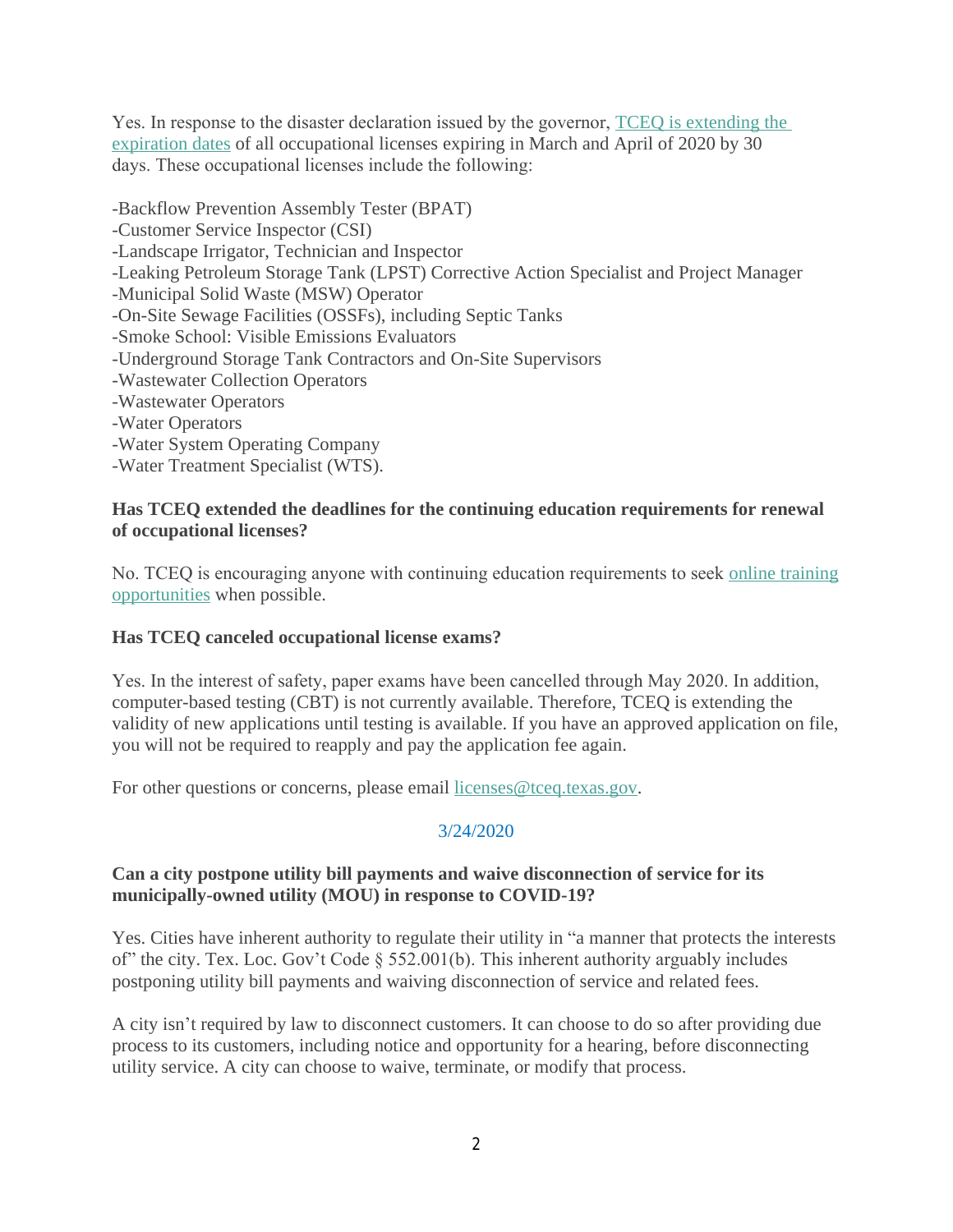#### **How can a city postpone utility payments and refuse to disconnect service for its MOU?**

A city has several options available. A city council can vote to modify existing policies and postpone payments and waive disconnection. If the council has delegated that authority to another individual, such as a mayor or city manager, that individual could postpone payments and waive disconnection. The city should check its local ordinances and policies to determine if and how authority has been delegated.

Alternatively, the city could provide for postponing payments and waiving disconnection in its emergency management plan. Each city is required to maintain its own emergency management agency or participate in a local interjurisdictional emergency management agency that has an emergency management plan. *See* Tex. Gov't Code § 418.106(a); 37 TAC § 7.1. The purpose of an emergency management plan is to provide for disaster mitigation, preparedness, response, and recovery. *See* Tex. Gov't Code § 418.106(a). Each emergency management plan must be signed by the mayor, and must include, at a minimum: (1) wage, price, and rent controls and other economic stabilization methods; (2) curfews and other movement restrictions; (3) limitations on utility use in areas affected by a disaster; and (4) rules governing entrance to and exit from the affected area, and other security measures. *Id.* § 418.106(b); 37 TAC §7.12. Under Section 418.106(b)(1), the plan could postpone utility payments and waive disconnection until the disaster has ended, for example.

When the mayor declares a local disaster, it activates the appropriate provisions of the emergency management plan, including any provisions the city adopted suspending utility payments and disconnection for the duration of the disaster. Tex. Gov't Code § 418.108(c).

If a city does not have provisions for utility payment deferral and waiving disconnection in its emergency management plan, it may amend the emergency management plan to provide for it. See also next question.

## **Can a mayor postpone utility payments under a local disaster declaration?**

Arguably. In a disaster, the mayor serves as the governor's designated agent in the administration and supervision of disaster management duties set out in state law and may exercise the same powers granted to the governor under the Texas Disaster Act (Chapter 418 of the Government Code) on an appropriate local level. *Id.* § 418.1015(b). The governor may use all available resources of state government and of political subdivisions that are reasonably necessary to cope with a disaster. *Id.* § 418.017.

A mayor can declare a local disaster under Government Code Section 418.108. Using his or her authority acting as the governor's designated agent and Section 418.017, a mayor probably could suspend utility payments and waive disconnections during a declared local disaster. *See also id.* at § 418.1075.

#### **Can a city or mayor waive payment of utility bills in response to COVID-19?**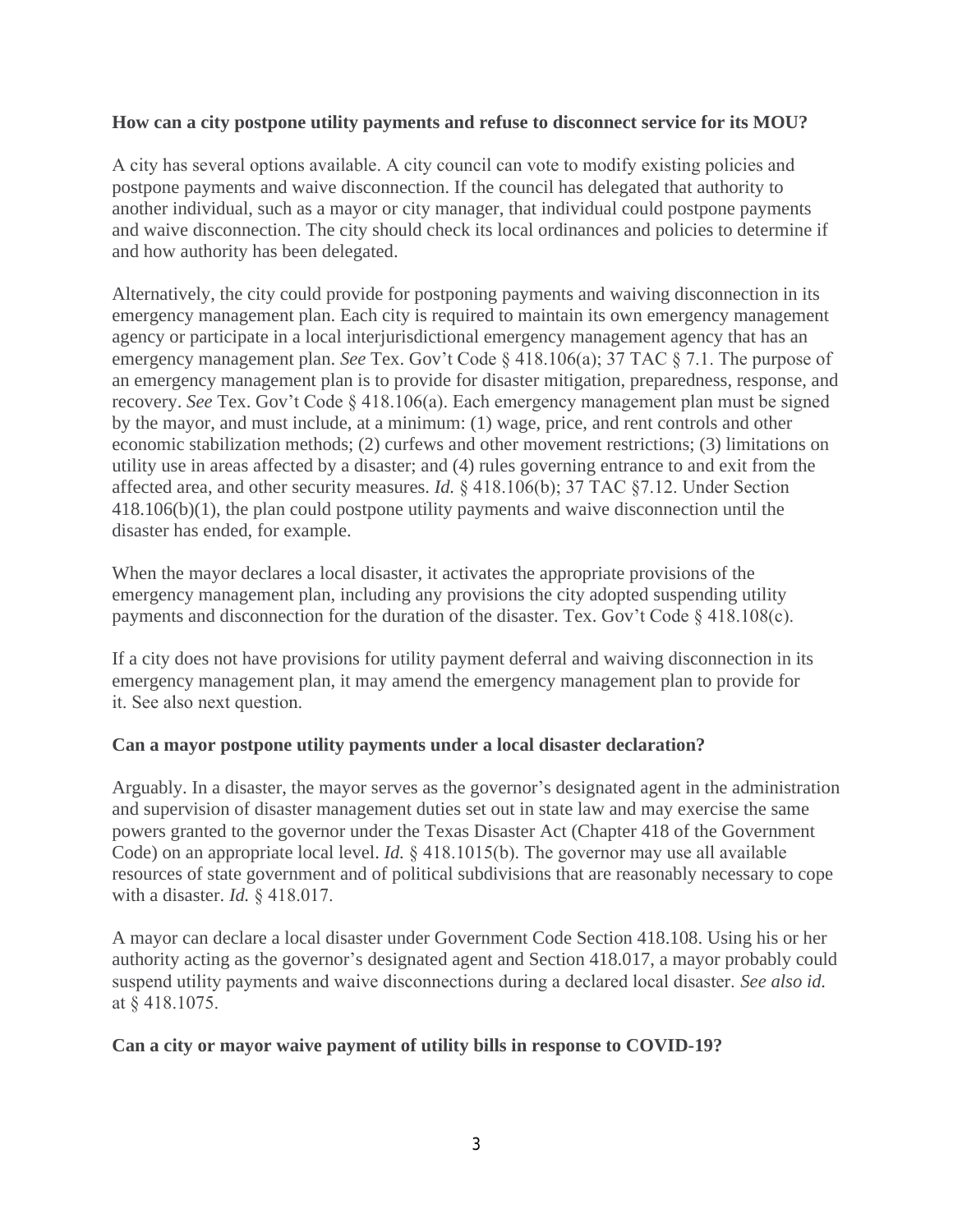Probably not. Generally, the Texas Constitution prohibits a city from giving a gratuitous donation or gift. TEX. CONST. arts. III, § 52(a) (providing the legislature shall have no power to authorize any city "to lend its credit or to grant public money or thing of value in aid of, or to any individual, association or corporation whatsoever, . . . ."); XI, § 3 (providing no city "shall hereafter become a subscriber to the capital of any private corporation or association, or make any appropriation or donation to the same, or in anywise loan its credit. . . .").

A city can use public funds to make a donation under limited circumstances. The Texas Supreme Court has held that "[a] political subdivision's paying public money is not 'gratuitous' if the political subdivision receives return consideration." *Texas Mun. League Intergovernmental Risk Pool v. Tex. Worker's Comp. Comm'n*, 74 S.W.3d 377, 383 (Tex. 2002). Before making a gift or donation to a private entity, the city council should determine that: (1) the conveyance will serve a predominantly public purpose of the city; (2) the city will retain sufficient control to ensure the public purpose is carried out; and (3) the city will receive return benefit. *Id.*

Additionally, the rates charged by an MOU must be equal and uniform. Tex. Gov't Code § 1502.057(b). Furthermore, a municipality may not allow any free service except for municipal public schools or buildings and institutions operated by the municipality. *Id.* § 1502.057(b).

A city also should check with bond counsel and check bond covenants before offering to waive utility payments. The bond may require that the MOU does not provide free service.

Any city considering waiving utility bills instead of delaying or postponing them should consult with its city attorney and bond counsel prior to doing so.

## 3/27/2020

#### **Has the Public Utility Commission (PUC) suspended any rules in response to coronavirus?**

Yes. The PUC issued an <u>[order](http://r20.rs6.net/tn.jsp?f=001meM3n5t3a2YEO40eH996adRUeP3L_YUK43q1uej3-eVulMznmH8JpV3vs85bF_74zqIvOWRumJhz0eVvKUw-f0zf9XQPwKEeVx4xRU74FhlmbAVJCM8fxqbTXBV4dp2_V-JC_Ze-YLAuppvDNxk1MGe5e_DRtQJEOL4DTP_zOZ3Ho_bWwZfSmId3zrDH-as4OXddONIZXVg=&c=OTTKF0_9-IB-RZp8M3D-eCIDqergHmeDWV9S5o7lim7eP9zM-AWLGQ==&ch=BUt3K2vHuNzSEZ0YcODeNh_2Q5YqJi2xw6GXCVjWJIu54cjIgVzODg==)</u> on March 16, 2020, suspending three things: (1) any requirements that filings at the PUC be in person; (2) provisions in chapters 22, 24, 25, and 26 of title 16 of the Texas Administrative Code requiring that filings be made in a certain amount of time or that the presiding office act by a certain date, unless that requirement is also found in statute; and (3) provisions in chapters 22, 24, 25, and 26 of title 16 of the Texas Administrative Code requiring that the Commission act by a certain date, unless that requirement is also found in statute.

#### **What deadlines did the PUC order extend for cities?**

Most PUC rules do not apply to municipally-owned utilities (MOUs), but some deadlines will apply to certificates of convenience and necessity (CCNs). The PUC extended the deadlines in chapters [22,](http://r20.rs6.net/tn.jsp?f=001meM3n5t3a2YEO40eH996adRUeP3L_YUK43q1uej3-eVulMznmH8JpV3vs85bF_74WOkGQFcrI4rlKNqYxhGaJBYYT2CSYeP8hQ7Eb0asIFB7Z9JktalyESTvsK5l0pdCefb8-oE6WAo4o7Dc1krXpdGoOIisPT-_OWRHY8_uSFmcbteB7dqIOnLAy7BdD4fsOd4vERHAsPNgb9ZyVQ4HSg==&c=OTTKF0_9-IB-RZp8M3D-eCIDqergHmeDWV9S5o7lim7eP9zM-AWLGQ==&ch=BUt3K2vHuNzSEZ0YcODeNh_2Q5YqJi2xw6GXCVjWJIu54cjIgVzODg==) [24,](http://r20.rs6.net/tn.jsp?f=001meM3n5t3a2YEO40eH996adRUeP3L_YUK43q1uej3-eVulMznmH8JpV3vs85bF_74oaEZQHprBL8T52O6aiIIE_XvRAPis1_Rjv6pVEUAngH6Dh3O6gZDfeQpa1NQFZg9OFxXCOp_7dflK_Ot7Kv6UmuW6F7VdYquTSXcTXTis8Kwmt_anQkj-Fpt0XckZzp5f4bn6aahyCJY5dkatQazM8Q6bR2eCkb8&c=OTTKF0_9-IB-RZp8M3D-eCIDqergHmeDWV9S5o7lim7eP9zM-AWLGQ==&ch=BUt3K2vHuNzSEZ0YcODeNh_2Q5YqJi2xw6GXCVjWJIu54cjIgVzODg==) [25,](http://r20.rs6.net/tn.jsp?f=001meM3n5t3a2YEO40eH996adRUeP3L_YUK43q1uej3-eVulMznmH8JpV3vs85bF_74v0H_mzVCegJ4hEqXtmOasxrRdDxYXqClUpnLgA7785F6esIjUgBeQUNap629fuUtkkjH_2e4GYhFeYhn5YXwg2Gmrf-jtPlALYGrKeHL_UQxe-q4Dd1IpEyPvJ5OGclbb3QVAgGMto-SHE1D-Z0VgyE9IUWxezE945lIRXORwuoJfd6oLfro5g==&c=OTTKF0_9-IB-RZp8M3D-eCIDqergHmeDWV9S5o7lim7eP9zM-AWLGQ==&ch=BUt3K2vHuNzSEZ0YcODeNh_2Q5YqJi2xw6GXCVjWJIu54cjIgVzODg==) and [26](http://r20.rs6.net/tn.jsp?f=001meM3n5t3a2YEO40eH996adRUeP3L_YUK43q1uej3-eVulMznmH8JpV3vs85bF_745NituQKmsn9n5dlqYx8P9-6NL5DrEPqwodJJubHXeB96F2Iy4phd8NoiQDxc3As_RIF4BcluHoU-0g898Bs_fvZVUyBzHbX6B0XaHj1y99TtVJsuW7uptGMGXphpH4G7m4woTw0t3iXpGGlwn-l3yA==&c=OTTKF0_9-IB-RZp8M3D-eCIDqergHmeDWV9S5o7lim7eP9zM-AWLGQ==&ch=BUt3K2vHuNzSEZ0YcODeNh_2Q5YqJi2xw6GXCVjWJIu54cjIgVzODg==) of title 16 of the Texas Administrative Code unless there is a deadline in state statutes. The order suspends most deadlines to respond to proceedings at the PUC.

However, certain deadlines remain in place because they are in the statutes, not just the PUC rules. For example, if a city receives service from a water utility and the utility notifies the city of a rate change, the city has only a certain period per statute to file a complaint with the utility to initiate a hearing. See Water Code § 13.1871(i). Additionally, when a city annexes an area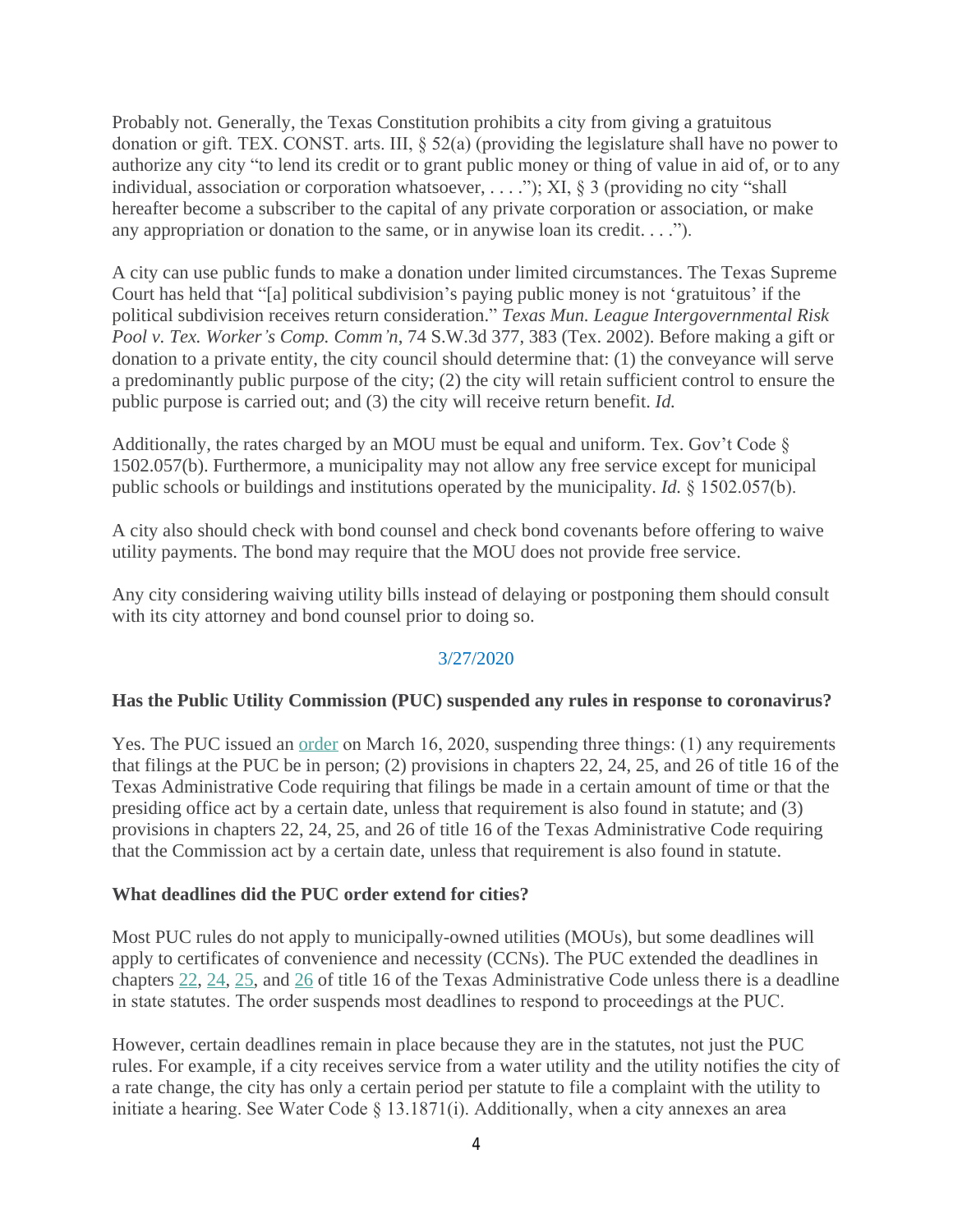already served by a retail public utility, the city still has a deadline to reach an agreement with the retail public utility regarding service to the area. See id. § 13.255. There are other deadlines in Section 13.255 regarding service of an annexed area that are also still in effect.

A city with proceedings before the PUC should consult with its attorney to make sure there are no statutory deadlines still in effect.

## **Did the PUC temporarily suspend rules allowing the utility industry to disconnect service for non-payment?**

Yes. On March 26th, the PUC temporarily suspended a series of rules. First, the PUC ordered Retail Electric Providers (REPs) to suspend disconnections of service for non-payment. The PUC also created the COVID-19 Electricity Relief Program, a funding mechanism through which REPs may recover a reasonable portion of the cost of providing those uninterrupted services to customers facing financial hardship.

The PUC ordered electricity providers outside the ERCOT grid (namely Entergy, El Paso Electric, SPS and SWEPCO) to suspend disconnections for non-payment. The commission also ordered PUC-regulated water and sewer utilities across the state immediately to suspend disconnections for non-payment.

More information about the PUC's order is available [here](http://r20.rs6.net/tn.jsp?f=001meM3n5t3a2YEO40eH996adRUeP3L_YUK43q1uej3-eVulMznmH8JpV3vs85bF_74C-SlnP6bkq9lE2uv7sLlFnh7ofcQ89aWGh5zYGyzBU26X4fc3SWhknvLxjmqoo4xwBAbsnBStaPwG-sYWIjTF9cbE26AiBePP1qEZkSoJPRqGFcxT4alx1aRzDUvRlUKnn25MEn-unYs5fb0lgQXTP5aEivLLaGQ5bxiItw28OK5_tnliBOMdQ==&c=OTTKF0_9-IB-RZp8M3D-eCIDqergHmeDWV9S5o7lim7eP9zM-AWLGQ==&ch=BUt3K2vHuNzSEZ0YcODeNh_2Q5YqJi2xw6GXCVjWJIu54cjIgVzODg==). The PUC has a Frequently Asked Questions document on its order [here.](http://www.puc.texas.gov/images/facts/PUCTX-COVID19-FAQ-FAQ.pdf)

Note that this suspension does not apply to an MOU. An MOU can make the decision to suspend disconnections. The League has [previously prepared Q&As](http://r20.rs6.net/tn.jsp?f=001meM3n5t3a2YEO40eH996adRUeP3L_YUK43q1uej3-eVulMznmH8JpV3vs85bF_7432hE2aR6RdGJl43YkZsm-Q320JOcAN2wHY07Xrcg-u6VWc7Ayd49h23poH8gw5pwguHNd6rMicGj_HWC5-yNf7d_AY1nacRvOhg_vrJua6ojaqepeqR9RPv6oxiRK2Ai&c=OTTKF0_9-IB-RZp8M3D-eCIDqergHmeDWV9S5o7lim7eP9zM-AWLGQ==&ch=BUt3K2vHuNzSEZ0YcODeNh_2Q5YqJi2xw6GXCVjWJIu54cjIgVzODg==) on that subject.

## 4/3/2020

## **Has TCEQ provided any additional updates in response to COVID-19?**

Yes. On Thursday, TCEQ released [this website](http://r20.rs6.net/tn.jsp?f=001Eo2tUb01RhWz-0YryrN91aplaeLaBXsWQsjAm3LKb_WYx9cwtFSdWiQOx9zHwZcKKkX5iXLBoFVhi9_FvKE94X9SxWt7noN3-s4_TAQj5dYHdo67_GGskLIFoeUbNHEmF1fvP7JvENhnPzKroyBP0ppyIZ9EUiF8D3h1rfnmmAyitR5TL9j0iA==&c=XXg0Cq3NnNr3Gu7Cy0limlS_Cx6yO1v_0JMR_7d5zIE0t5tdmGCZhA==&ch=i_Geo0dxp30ZnQTZb4zUbjY0ZC69H7K3s56MeeS0KFFu8uHLni6GKw==), which contains various regulatory guidance from TCEQ.

## **Does TCEQ have guidance for medical waste for solid waste disposal utilities?**

Yes. TCEQ released [guidance](http://r20.rs6.net/tn.jsp?f=001Eo2tUb01RhWz-0YryrN91aplaeLaBXsWQsjAm3LKb_WYx9cwtFSdWmnWi2gaIX2Kdu8iASWDu1O3X5kbSFMUES6J6LzXbSSiqnBrwpo-QKj0cmqyxJcci5qF3I668t1O1FUB1Ok9mMklNMADxmbmal8Z5W2jah_hSDRsHnpwUvCh9vE9AI0282bAqjin3bLYfGr8huy8hyAhHrofohC9_lunaWuF9qeyFn6PANc2cZvE593P8qoyhw48H5BVADQ2me3CjUWGSNY=&c=XXg0Cq3NnNr3Gu7Cy0limlS_Cx6yO1v_0JMR_7d5zIE0t5tdmGCZhA==&ch=i_Geo0dxp30ZnQTZb4zUbjY0ZC69H7K3s56MeeS0KFFu8uHLni6GKw==) for disposal of medical waste as a reminder. The procedure to dispose of medical waste remains the same. The Center for Disease Control and Prevention (CDC) and the World Health Organization (WHO) recommend that the management of waste materials related to COVID-19 from healthcare facilities should be performed in accordance with routine handling procedures for medical waste (for example: lab specimens, sharps, cleaning cloths, wipes, single-use microfiber cloths, etc.).

## **Has TCEQ extended deadlines for regulated entities?**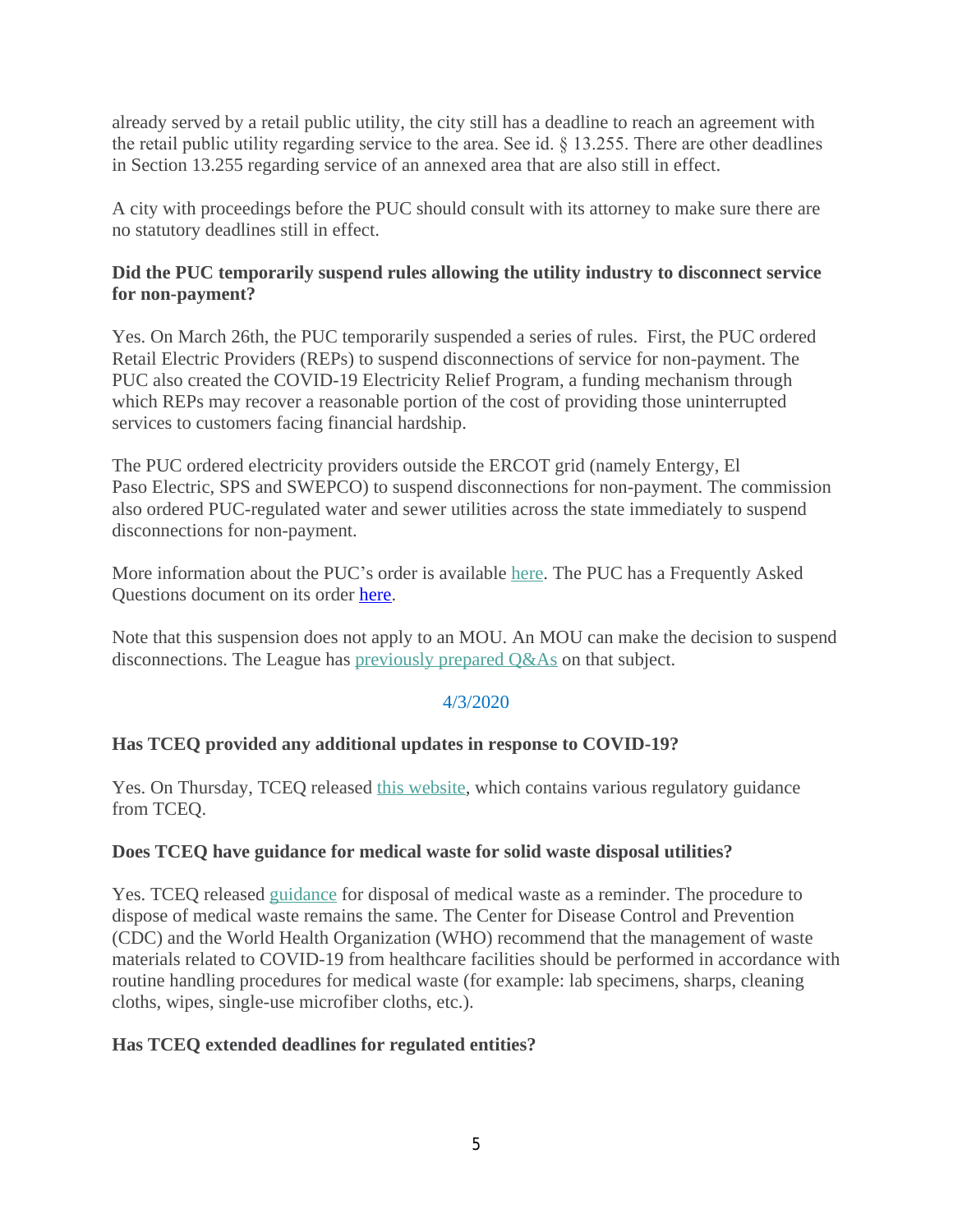Yes. TCEQ extended certain deadlines for reporting for regulatory entities. The extension affects the following entities:

-Point Source Emissions Inventory Reporting -Mass Emissions Cap and Trade (MECT) and Highly Reactive Volatile Organic Compound Emissions Cap and Trade (HECT) Annual Compliance Reporting -Air Permitting Public Notice Signage Requirements -Stormwater General Permit Reporting -TPDES Individual Permit Reporting

More information is available [here](http://r20.rs6.net/tn.jsp?f=001Eo2tUb01RhWz-0YryrN91aplaeLaBXsWQsjAm3LKb_WYx9cwtFSdWmnWi2gaIX2KzaGt6lYDDWRWiTC8UwZvTOBpZO2LT68bVpcxBC8jJ1csSgB3V_W4MBJl4kvCOc3PZZHmuqBXD7jUCeQ6FgbnkvjjUTdyJ__ixS6ymJYJAz5qqnHwZzXJvQkmtcyOz-jznXoz5OWB1g683tiv0_aqZXKSM8eh7bKYEYfWefjR-QM=&c=XXg0Cq3NnNr3Gu7Cy0limlS_Cx6yO1v_0JMR_7d5zIE0t5tdmGCZhA==&ch=i_Geo0dxp30ZnQTZb4zUbjY0ZC69H7K3s56MeeS0KFFu8uHLni6GKw==)

#### 4/17/2020

#### **Has the Environmental Protection Agency created a website with resources for COVID-19?**

Yes. The EPA has created a [website](http://r20.rs6.net/tn.jsp?f=001cTrY5--B07na3MPdnp9jl9qdcBp-thj96SJMGh21WUGdm5Xh7aesC25dR3Fl4YSU3WQPGvdfyOWFigu-CNiPZ-G0yA9wc4I2UybkT6bfglpeQyy4EuAijJPbTyPlBBfopBEQzAr63iziqJdepvRPqsJf28wQpjRsPI29ldkqOsJr3-ODmtb3-3NuBKAcXcfKvazJKz0MaDoWhOuOitg8rRntAzbAal5DIJRPT0Ifa6FwEEeqjPLW1K15gM0N6-3MF7XzxD7MelDO1TzBNoeAhA==&c=AFEfHcLKObqKj2NR8oBxa0d5Lxsoqs6K5AJ1CJEgZV8LU2UaqgdljA==&ch=nTpEtvf9yPM9ZloAzIyRrtb8G1lORAK8ZTIPyrw5m7lbYxtb7P5tuQ==) with COVID-19 resources for state, local, and tribal agencies and associations. It includes links to information about items of interest to cities like [water utility resources](http://r20.rs6.net/tn.jsp?f=001cTrY5--B07na3MPdnp9jl9qdcBp-thj96SJMGh21WUGdm5Xh7aesC25dR3Fl4YSU0BrxMmYN620pTk_Z3jRsxCwAzfhOwXJS2NWRhM-Yy2IoEO_m_0qWxjDn5_63x7Mdx0Fc6QLuPje3I4Z7-u2P3bQdoGZALV_NcLULEKBEVDdYf05_V9OSIpYbzFTcealRmRnZfehcWMfMFkfpFfA55g==&c=AFEfHcLKObqKj2NR8oBxa0d5Lxsoqs6K5AJ1CJEgZV8LU2UaqgdljA==&ch=nTpEtvf9yPM9ZloAzIyRrtb8G1lORAK8ZTIPyrw5m7lbYxtb7P5tuQ==) and [frequent questions on grant issues in response to coronavirus.](http://r20.rs6.net/tn.jsp?f=001cTrY5--B07na3MPdnp9jl9qdcBp-thj96SJMGh21WUGdm5Xh7aesC25dR3Fl4YSUWf3HrLNj4iKfLxdghfHyWkPm5vZjmXy5VDGuBl1avBEobhncU2IY4UfLZWq_3xzs-N73whc_h0DVWxbf7UoarNa_-Lyh8_ZIs3sqtm__tZy6ld520L3kt66F43GpgfOw5Y4LCskrNMOOzuHIEMdGk91bYHuGTFiyaSbaj7GR1Ue7TT8Up6S-lA==&c=AFEfHcLKObqKj2NR8oBxa0d5Lxsoqs6K5AJ1CJEgZV8LU2UaqgdljA==&ch=nTpEtvf9yPM9ZloAzIyRrtb8G1lORAK8ZTIPyrw5m7lbYxtb7P5tuQ==)

#### 4/20/2020

#### **Has the FCC taken any action related to broadband deployment during the COVID-19 crisis?**

Yes. Federal Communications Commission Chairman Agit Pai has [announced](http://r20.rs6.net/tn.jsp?f=001n5C7jnD9c4X0s3csb85slLoOLKMFMcIiUTSqhGkeR95MdEttXeVgY13CZTIDSI7p4iRhCxqZj2_nuBdtzd3SXMDQzAsgFThCgy6ppUUo9V-pArvt9m9kry01gcaY55uBjBCTRMZQg-2Kp0zz3oJGVapptK1xcqK4Ld8-chBK7GWEWR4-S8UqCEuP0NEFkOq5&c=Cqjf3A9p3fgjqxzuHfEin5qzo4DS_khiOxzZR6JGF17m3wW0eTBtuA==&ch=Fwyi-1NW05W8gmRsBktvNWPWXFpZLMO16R97mF21jjr5yCBdkd9-2w==) additional charges for the Disaster Response and Recovery Working Group of the **Broadband Deployment Advisory** Committee (BDAC). Specifically, the working group "will assist the BDAC in documenting the various strategies and solutions that stakeholders are developing and implementing in real time to address the deployment-related challenges presented by the coronavirus (COVID-19) pandemic." Chairman Pai is adding additional positions to the working group, and the Texas Coalition of Cities for Utilities Issues and TML are recommending Kevin Pagan, McAllen city attorney and Texas City Attorneys Association board member, for an appointment to the group. Even if a city representative is appointed to the group, the FCC's recent actions have heavily-favored industry deployment, especially in the area of small cell nodes and related equipment in city rights-of-way.

#### **Has the Public Utility Commission released more information on utility disconnections?**

Yes. The PUC released a **[new FAQ](http://r20.rs6.net/tn.jsp?f=001n5C7jnD9c4X0s3csb85slLoOLKMFMcIiUTSqhGkeR95MdEttXeVgY13CZTIDSI7ph9yi6gJp0Kwo-AC1Rd8kICWSw_Aaw3IVlJf1LnvCIicQbKcxNNGuXd9lBrdAzzR9POALKIuXmAIg5fKEi9UeowqmTboDfG_2OTWwwgI-xT6hVbbwpJYX7MqLb_YXXPWi&c=Cqjf3A9p3fgjqxzuHfEin5qzo4DS_khiOxzZR6JGF17m3wW0eTBtuA==&ch=Fwyi-1NW05W8gmRsBktvNWPWXFpZLMO16R97mF21jjr5yCBdkd9-2w==)**. The following two questions, reprinted verbatim, are most relevant to cities:

-Does the PUC's disconnection for non-payment directive apply to communities, municipalities, districts, and non-profit water supply corporations that provide retail water and sewer utility service?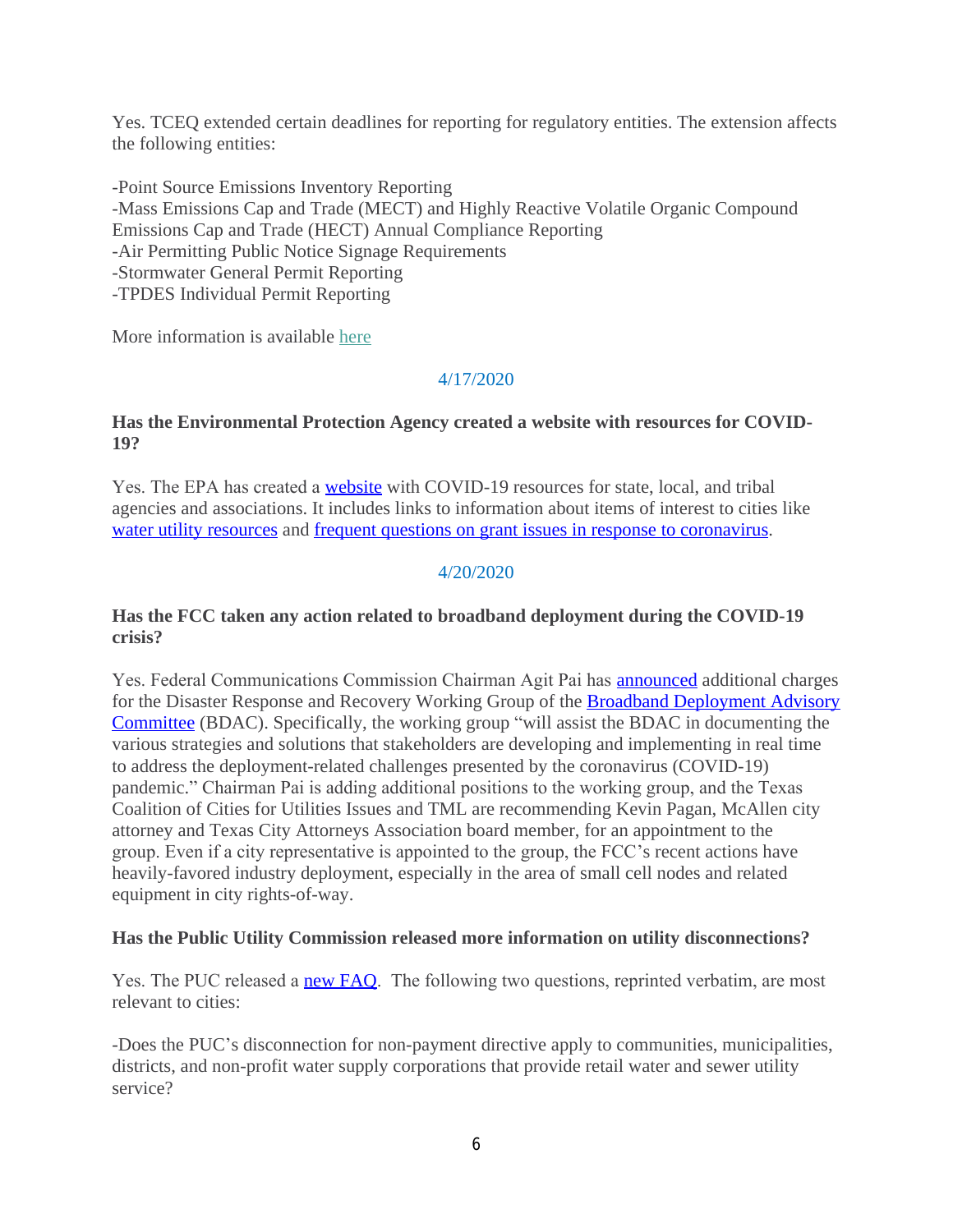No. The Commission's order applies only to IOUs residing outside the corporate limits of a municipality because they have original jurisdiction over their retail water and sewer rates. The governing body or elected board of a county, municipality, district and non-profit water supply and sewer service corporation (WSC) is responsible for making its own business decisions regarding the disconnection of service for nonpayment during the COVID-19 crisis.

-What should counties, municipalities, districts, and non-profit WSCs do to respond to customers regarding water and sewer utility service in response to the COVID-19 crisis?

We encourage these entities to review the Commission's order on the direction given to IOUs when making their own decision regarding disconnections for nonpayment during the COVID-19 crisis. Many of these entities have decided to not disconnect customers for non-payment during this time; however, we have not heard from all of them. If you are one of their customers, you are encouraged to contact them with your questions and concerns.

## 5/20/2020

#### **Has the Public Utility Commission (PUC) issued any additional orders regarding utilities?**

Yes. On May 14, the PUC voted to continue the suspension of disconnections for non-payment by vertically integrated electric utilities outside of ERCOT (namely Entergy, El Paso Electric, SPS and SWEPCO) and water and sewer utilities regulated by the PUC.

#### **Do the PUC orders apply to municipally-owned utilities?**

No, but the PUC is urging MOUs to "review the Commission's order on the direction given to IOUs when making their own decision regarding disconnections for nonpayment during the COVID-19 crisis" in a  $Q&A$  on its website. The League previously reported on this question [here.](http://r20.rs6.net/tn.jsp?f=001cHUPgDZ3Dga-f7pQ3epY3BqtSQ4fI41rp0amtdcfSWKJCnzLGQeK2aHU9rxR2SOqhXodBACt1ad_nQIPrL1ZEuqDtr6SfEmGtY3qi5JJxjuly_GBbtwnmxdQOxh6GSb0SOQPb06xud5I5vB3QQk7f6uO5V4KiWCj_gSTeXqdpqoq_scbpYD_onMuNEZAmXLT&c=yldQSVlFO2VlUJ6O7oITuyLqYYlndiGJTcFiWNNE6Z01ECzYFPH2QQ==&ch=Zi5_J8HIqbtsRq8Lvgvzk6zguQcvPdFMFuNRI5C5JcP6OcNJBJLEPg==)

## 10/27/2020

#### **What's the status of utility disconnections for municipally-owned utilities (MOU)?**

An MOU has always been able to disconnect its customers for non-payment, even during the pandemic. However, many cities have chosen not to disconnect their customers in line with guidance from the Public Utility Commission (PUC).

The PUC issued orders in April 2020 that suspended disconnections, but those orders did not apply to MOUs. The PUC did urge MOUs to "review the Commission's order on the direction given to [investor-owned utilities] when making their own decision regarding disconnections for nonpayment during the COVID19 crisis" in a  $Q&A$  on its website. [The last PUC order](http://r20.rs6.net/tn.jsp?f=0015IGC8Qdh-yu3RUVOzSPk9rPPeqIGdlu8xckNH0KsDSbFdRlwovdy0r9WZy9ukqlzDqDhe9cihxPx59AotJ17uzxFZr2iRKmsfmm-Yjbf50fSZVc7sZaS-EDRSdttSYdo5qaZfOXXAgybjegnWoGG5_i_wKR0Dx_5nFoYVJS5WaxhxBS0PmCmZpemp9qOGIPGXyP6H8CAG9REgaPgn_3JrYMMDZ2GtMiWvHYEupTr_osE5jG_qRMLjQ==&c=qNSZugbnuPvW4SU6wZhMEMEFk0q42_KJqtk20QyvmBn4tILXXOsKKg==&ch=Evv68_hvNRtQZ2E_sI_WNJPlFbVoMLpt3lsUywd3_AxdHU_qHHZeYw==) suspending disconnections expired on June 13, 2020.

#### **Do cities have options to assist with unpaid utility bills?**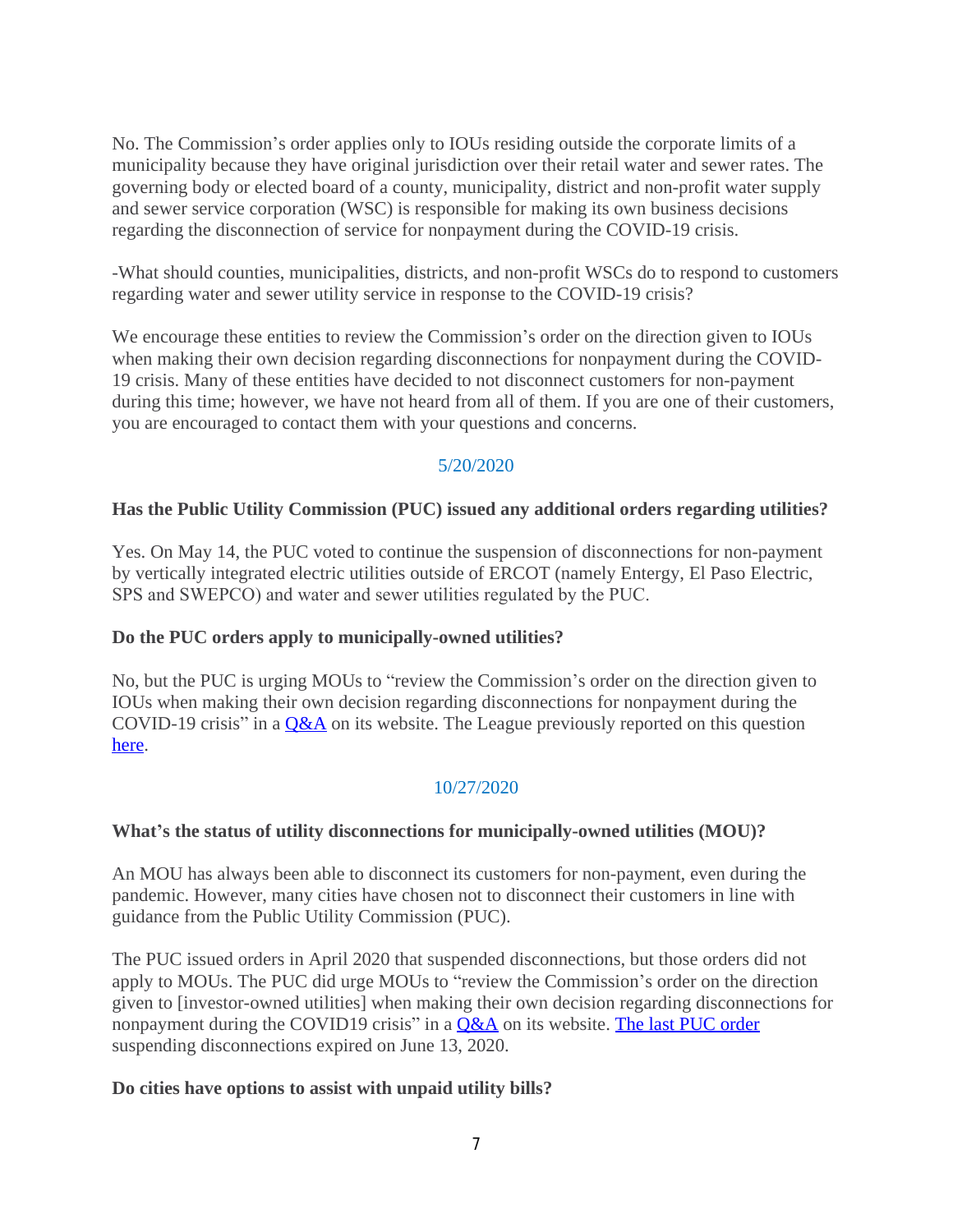If a city received funding through the Coronavirus Relief Fund (CRF) under the federal CARES Act, it may be able to set up a grant program for individuals enduring an economic hardship to continue receiving essential services. The **[U.S. Department of Treasury Guidance](http://r20.rs6.net/tn.jsp?f=0015IGC8Qdh-yu3RUVOzSPk9rPPeqIGdlu8xckNH0KsDSbFdRlwovdy0gYN3Mfhq8l6rMThLI_Z9cdvtU_dMHdGQhJD2Vsz8ZEgGcUai4O7WhMi08x9CnbjYXDYOEtXnV27OEr1W2GcspiXG6L_bnbGMMuvp3lqIwZ2JuziXQUbDXDvMruppvEbNYj88l9aAWdH85e2WJriJwTJocNBkVQvd4xdDLmJr7t0OMZUKkgP9hUqVkLMjtAGfi69n7EYn0K_&c=qNSZugbnuPvW4SU6wZhMEMEFk0q42_KJqtk20QyvmBn4tILXXOsKKg==&ch=Evv68_hvNRtQZ2E_sI_WNJPlFbVoMLpt3lsUywd3_AxdHU_qHHZeYw==)** allows a city to use CRF revenue on grant funding to assist certain individuals with their utility bills:

## "*27. May Fund payments be used to replace foregone utility fees? If not, can Fund payments be used as a direct subsidy payment to all utility account holders?*

Fund payments may not be used for government revenue replacement, including the replacement of unpaid utility fees. Fund payments may be used for subsidy payments to electricity account holders to the extent that the subsidy payments are deemed by the recipient to be necessary expenditures incurred due to the COVID-19 public health emergency and meet the other criteria of section 601(d) of the Social Security Act outlined in the Guidance. For example, if determined to be a necessary expenditure, a government could provide grants to individuals facing economic hardship to allow them to pay their utility fees and thereby continue to receive essential services."

Similar guidance can be found in the Texas Division on Emergency Management's [CRF FAQ](http://r20.rs6.net/tn.jsp?f=0015IGC8Qdh-yu3RUVOzSPk9rPPeqIGdlu8xckNH0KsDSbFdRlwovdy0r9WZy9ukqlzkhiuvovjtaDN4KrSLN6T8oXN9QUWVL-swljVxHx2rf9hnjf4hzHR8yukw6bHOnq6Vfmh2cfXhcDK_6V9JUn5USXE-RMwF52SbSiD5wx3qr5g4YtjNA3FhxMh7BLG7LCYETwsxFUO1qiBNqmNhbacRsRxjiEmzGs-yiCMLS26skBX-wkSLpTNYcx3kOGoYG_L&c=qNSZugbnuPvW4SU6wZhMEMEFk0q42_KJqtk20QyvmBn4tILXXOsKKg==&ch=Evv68_hvNRtQZ2E_sI_WNJPlFbVoMLpt3lsUywd3_AxdHU_qHHZeYw==).

Still, the Texas Constitution prohibits a city from giving a gratuitous donation or gift. TEX. CONST. arts. III, § 52(a); XI, § 3. A city can use public funds to make a donation under limited circumstances. The Texas Supreme Court has held that "[a] political subdivision's paying public money is not 'gratuitous' if the political subdivision receives return consideration." *Texas Mun. League Intergovernmental Risk Pool v. Tex. Worker's Comp. Comm'n*, 74 S.W.3d 377, 383 (Tex. 2002). Before making a gift or donation to a private entity, the city council should determine that: (1) the conveyance will serve a predominantly public purpose of the city; (2) the city will retain sufficient control to ensure the public purpose is carried out; and (3) the city will receive return benefit. *Id*.

A city considering setting up a grant program to assist with unpaid utility bills should consult with its local legal counsel.

## 1/12/2021

#### **What do Texas cities need to know about the new federal Emergency Rental Assistance Program?**

In its most recent COVID-19 stimulus package, Congress allocated \$25 billion towards a new Emergency Rental Assistance (ERA) program. Generally speaking, ERA funds are designed to assist households unable to pay rent or utilities due to the COVID-19 pandemic.

ERA payments will be made directly to qualifying Texas cities and counties with populations exceeding 200,000 ([list](http://r20.rs6.net/tn.jsp?f=001qMKxix86AKhMVXeoFp8oE4tmRBoP4zIgaaBVRxWuy8MU89EN4ao8d4HzJKwOFXzd3-JveAD0fPrh_nQfErNYYP9JmIwzd2bujz2oOygN5xKkpVWgnKdl7zNLg80HW5lBoARoqV2K0ttxFVvWmBsim-Gxbqn8f_jng2rzGVF1T5Yo__rYdLK7ZxENFT_g1g7El6gGW96UuYzmy2E3uYYHvYvFvHY-DZzwpbr1PLuR-jaQE8TsViEDow==&c=5Y69ewMv8Be0GIRl7UawhXp8nRmpjJIMkS1MMy3EdDPtaoYjfAGjJA==&ch=3tA2dsO1QtucFXIRQQZmS7G1A5XLE3q7XaDA3Th_d4eszFV7ob3L1w==)). In order to receive direct ERA funding, cities and counties over 200,000 population must submit to the U.S Department of Treasury completed payment information and a signed acceptance of award terms form not later than **11:59 p.m. EDT on**